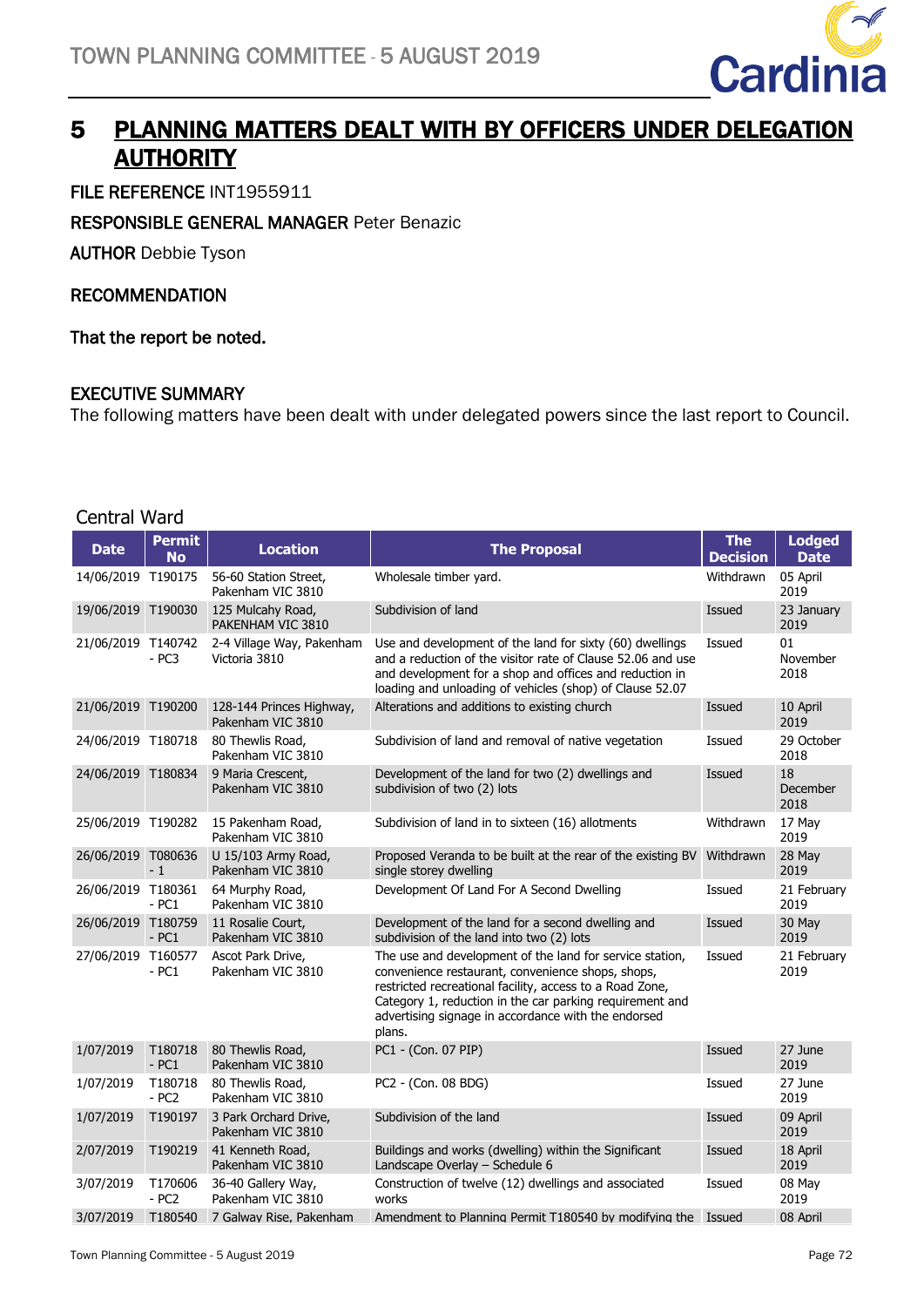# TOWN PLANNING COMMITTEE - 5 AUGUST 2019



|            | $-1$               | <b>VIC 3810</b>                                | endorsed plans                                                                                                     |           | 2019                |
|------------|--------------------|------------------------------------------------|--------------------------------------------------------------------------------------------------------------------|-----------|---------------------|
| 3/07/2019  | T190027            | 125 Mulcahy Road,<br>PAKENHAM VIC 3810         | Development of forty one (41) warehouses and associated<br>works                                                   | Issued    | 24 January<br>2019  |
| 3/07/2019  | T190100            | 15 Avondale Street, Officer<br><b>VIC 3809</b> | Buildings and works (dwelling) within the Significant<br>Landscape Overlay – Schedule 6                            | Issued    | 25 February<br>2019 |
| 4/07/2019  | T190285            | 87 Grandvue Boulevard,<br>Officer VIC 3809     | Buildings and works (dwelling) within the Significant<br>Landscape Overlay - Schedule 6                            | Issued    | 20 May<br>2019      |
| 5/07/2019  | T170047<br>$-1$    | 116 Toomuc Valley Road,<br>Pakenham VIC 3810   | Multi Lot Subdivision, in Two (2) Stages in accordance<br>with the approved development plans.                     | Issued    | 28 May<br>2019      |
| 8/07/2019  | T150104<br>$- PC2$ | 80 Racecourse Road,<br>Pakenham Victoria 3810  | Subdivision of the land into two (2) lots in the General<br>Residential Zone and adjacent to Road Zone Category 1. | Issued    | 24 April<br>2019    |
| 8/07/2019  | T190402            | 140 Main Street, Pakenham<br><b>VIC 3810</b>   | Duplicate - Refurbishment of existing ANZ Bank including<br>external signage/media screen                          | Withdrawn | 08 July<br>2019     |
| 9/07/2019  | T180850<br>$-PC1$  | Brown Road, Pakenham<br><b>VIC 3810</b>        | PC1 - (Con. 16 Offsets)                                                                                            | Issued    | 08 July<br>2019     |
| 15/07/2019 | T190227            | 11 Thwaites Road,<br>Pakenham VIC 3810         | Two (2) Lot Subdivision                                                                                            | Issued    | 01 May<br>2019      |
| 16/07/2019 | T190313            | 130 Duncan Drive,<br>Pakenham VIC 3810         | Subdivision of land in to two (2) lots (in accordance with<br>development permit T170157)                          | Issued    | 29 May<br>2019      |

#### Port Ward

| <b>Date</b>        | <b>Permit</b><br><b>No</b> | <b>Location</b>                                        | <b>The Proposal</b>                                                                                                                                                                                                                                   | <b>The</b><br><b>Decision</b> | <b>Lodged</b><br><b>Date</b> |
|--------------------|----------------------------|--------------------------------------------------------|-------------------------------------------------------------------------------------------------------------------------------------------------------------------------------------------------------------------------------------------------------|-------------------------------|------------------------------|
| 12/06/2019 T190171 |                            | 70 Ellett Road, Pakenham<br>South VIC 3810             | Development of the land for an outbuilding (shed) and<br>associated earthworks                                                                                                                                                                        | Issued                        | 26 March<br>2019             |
| 12/06/2019 T190241 |                            | 41 Shinners Close, Bunyip<br><b>VIC 3815</b>           | Earthworks exceeding 1 metre (cut and fill)                                                                                                                                                                                                           | Issued                        | 29 April<br>2019             |
| 13/06/2019 T180692 |                            | Hope Street, BUNYIP VIC<br>3815                        | Development of the land for six (6) dwellings and<br>subdivision of the land into three (3) lots, creation of a<br>easement and demolition of an outbuilding                                                                                          | Issued                        | 25 October<br>2018           |
| 13/06/2019 T190316 |                            | 190 Weatherhead Road,<br>Tynong North VIC 3813         | Development of the land for an Agricultural building<br>(replacement machinery and hay shed)                                                                                                                                                          | Issued                        | 04 June<br>2019              |
| 17/06/2019 T180393 |                            | 5 Mary Street, Bunyip VIC<br>3815                      | Development of the land for a single storey dwelling, a<br>carport and vegetation removal.                                                                                                                                                            | Issued                        | 26 June<br>2018              |
| 18/06/2019 T180207 | $-PC1$                     | 37-39 Hope Street, Bunyip<br><b>VIC 3815</b>           | Condition 1                                                                                                                                                                                                                                           | Issued                        | 30 January<br>2019           |
| 20/06/2019 T190060 |                            | 100 Greenhills Road,<br>Pakenham VIC 3810              | Development of the land for sixteen (16) warehouses (six<br>warehouses and 10 self storage units), a take away food<br>premises and reduction in car parking                                                                                          | Issued                        | 04 February<br>2019          |
| 21/06/2019 T180384 |                            | 75 Manoora Road, Nar Nar<br>Goon North VIC 3812        | Development of the land for an outbuilding (garage/shed), Issued<br>vegetation removal, construction of a verandah, and<br>earthworks                                                                                                                 |                               | 20 June<br>2018              |
| 21/06/2019 T180713 | $-PC1$                     | Thwaites Road, Heath Hill<br><b>VIC 3981</b>           | Use and development of the land for a dwelling                                                                                                                                                                                                        | Issued                        | 22 May<br>2019               |
| 21/06/2019 T190109 |                            | 12 Sybella Avenue, Koo<br>Wee Rup VIC 3981             | Development of land for a dwelling                                                                                                                                                                                                                    | Issued                        | 25 February<br>2019          |
| 21/06/2019 T190152 | $-PC1$                     | 68 Gainsborough Avenue,<br>Lang Lang VIC 3984          | Development of the land for an outbuilding (garage)                                                                                                                                                                                                   | Issued                        | 17 May<br>2019               |
| 21/06/2019 T190209 |                            | 24 Industrial Drive,<br>Pakenham VIC 3810              | Development of the land for a warehouse (associated with Issued<br>motor repairs), ancillary office, display of business<br>identification signage and reduction in car parking.                                                                      |                               | 15 April<br>2019             |
| 21/06/2019 T190229 |                            | Hill Street, Pakenham VIC<br>3810                      | Development of 36 units and construction of four<br>crossovers                                                                                                                                                                                        | Withdrawn                     | 24 April<br>2019             |
| 21/06/2019 T190335 |                            | 40 Izzard Lane, Tonimbuk<br><b>VIC 3815</b>            | Development of the land for an outbuilding                                                                                                                                                                                                            | Issued                        | 12 June<br>2019              |
| 24/06/2019 T180611 |                            | 23 Industrial Drive,<br>Pakenham VIC 3810              | Use of the land and buildings and works associated with<br>industry (materials recycling facility), ancillary office,<br>water tank and reduction of car parking requirements                                                                         | Issued                        | 12<br>September<br>2018      |
| 24/06/2019 T190069 |                            | Koo Wee Rup-Longwarry<br>Road, Koo Wee Rup VIC<br>3981 | Use and development of land in eight (8) stages for a<br>Primary School, Secondary School, and Place of Worship;<br>alteration of access to a road in Road Zone Category 1,<br>works within a Road Zone, native vegetation removal and<br>earthworks. | Withdrawn                     | 07 February<br>2019          |
| 24/06/2019 T190238 |                            | 25 Miles Road, Bunyip VIC<br>3815                      | Development of the land for a building associated with<br>agriculture and associated earthworks                                                                                                                                                       | Issued                        | 29 April<br>2019             |
| 24/06/2019 T120247 | - 4                        | 52 James Street, Lang Lang<br>Victoria 3984            | Deletion of condition 21(c) of the planning permit.                                                                                                                                                                                                   | Issued                        | 07 June<br>2019              |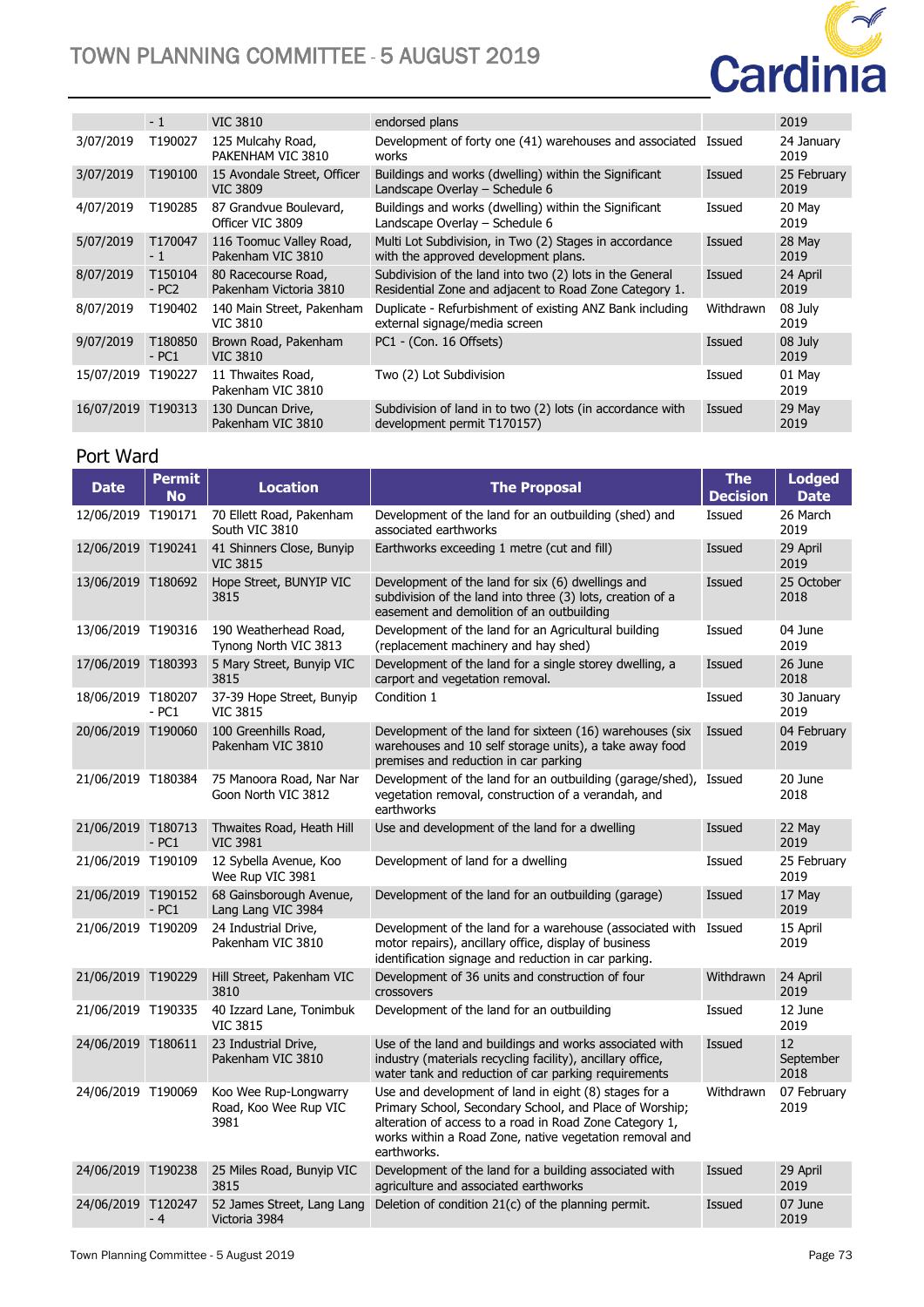### TOWN PLANNING COMMITTEE - 5 AUGUST 2019



| 26/06/2019 T190034 | - PC1             | 210 Soldiers Road,<br>Caldermeade VIC 3984                                                     | Development of the land for an agricultural building (hay<br>shed) and associated works                                                                                                                                              | Issued     | 06 May<br>2019          |
|--------------------|-------------------|------------------------------------------------------------------------------------------------|--------------------------------------------------------------------------------------------------------------------------------------------------------------------------------------------------------------------------------------|------------|-------------------------|
| 27/06/2019 T180444 |                   | Main Street (proposed 3<br>Mary Street) and 24 and 26<br>Main street, Bunyip VIC<br>3815       | Use and development of the land for six (6) dwellings,<br>demolition of two outbuildings, multi lot subdivision in<br>stages and removal of a restriction                                                                            | <b>NOD</b> | 16 July<br>2018         |
| 27/06/2019 T180532 | - PC1             | 6 Sette Circuit, Pakenham<br><b>VIC 3810</b>                                                   | Development of the land for one (1) warehouse                                                                                                                                                                                        | Issued     | 15 April<br>2019        |
| 27/06/2019 T180539 | - 1               | National Avenue,<br>Pakenham VIC 3810                                                          | THE OWNER AS REQUESTED TO REDUCE THE FLOOR<br>AREA OF THE FIRST FLOOR OFFICE AND INCREASE THE<br>FLOOR AREA OF THE WAREHOUSE.                                                                                                        | Withdrawn  | 27 June<br>2019         |
| 28/06/2019         | T180708           | 65 Bridge Road, Modella<br><b>VIC 3816</b>                                                     | Development of the land for a dependent persons unit                                                                                                                                                                                 | Withdrawn  | 23 October<br>2018      |
| 1/07/2019          | T180832<br>$-PC1$ | 31 Marrakilla Road,<br>Maryknoll VIC 3812                                                      | Development of the land for a dwelling extension and<br>garage                                                                                                                                                                       | Issued     | 21 May<br>2019          |
| 1/07/2019          | T190280           | 23 Wattletree Road, Bunyip<br><b>VIC 3815</b>                                                  | Development of the land for an outbuilding                                                                                                                                                                                           | Issued     | 16 May<br>2019          |
| 1/07/2019          | T190288           | 230 Koo Wee Rup-<br>Longwarry Road, Koo Wee<br>Rup VIC 3981                                    | Development of the land for a dwelling extension                                                                                                                                                                                     | Issued     | 20 May<br>2019          |
| 1/07/2019          | T190300           | Peet Street (proposed Lot 7<br>PS747005Y), Pakenham<br><b>VIC 3810</b>                         | The Development of the land for two (2) warehouses and<br>ancillary offices                                                                                                                                                          | Issued     | 27 May<br>2019          |
| 1/07/2019          | T190322           | 205 Seven Mile Road, Nar<br>Nar Goon VIC 3812                                                  | Development of the land for an outbuilding                                                                                                                                                                                           | Issued     | 03 June<br>2019         |
| 2/07/2019          | T190369           | 2345 Ballarto Road,<br>Cardinia VIC 3978                                                       | Secure vehicle storage (caravans, boats, cars) both open<br>and undercover in a 24m x 14m metal clad shed. Security<br>provided by a chain wire mesh $+$ barbed wire fence to the<br>perimeter of the compound.                      | Withdrawn  | 25 June<br>2019         |
| 3/07/2019          | T190240           | 235 Brew Road, Tynong<br>North VIC 3813                                                        | Buildings and works associated with an agricultural<br>building                                                                                                                                                                      | Withdrawn  | 30 April<br>2019        |
| 3/07/2019          | T190266           | 1815 Gembrook-Tonimbuk<br>Road, Tonimbuk VIC 3815                                              | Development of the land for one (1) outbuilding (Bushfire<br>affected property)                                                                                                                                                      | Issued     | 11 May<br>2019          |
| 4/07/2019          | T190258           | 5 Shelton Park Drive, Koo<br>Wee Rup VIC 3981                                                  | Subdivision of the land into 8 lots                                                                                                                                                                                                  | Issued     | 08 May<br>2019          |
| 4/07/2019          | T190301           | Peet Street (proposed Lot 6<br>PS747005Y), Pakenham<br><b>VIC 3810</b>                         | The Development of the land for two (2) warehouses and<br>ancillary offices                                                                                                                                                          | Issued     | 27 May<br>2019          |
| 5/07/2019          | T180774           | 21 Latta Road, Nar Nar<br>Goon VIC 3812                                                        | Use of the land and works associated with the disposal of<br>fill                                                                                                                                                                    | Refused    | 21<br>November<br>2018  |
| 5/07/2019          | T190036           | 4385 South Gippsland<br>3984                                                                   | Alterations and additions to an existing food and drink<br>Highway, Caldermeade VIC premises (restaurant), use and development of the land<br>for rural industry (milk processing factory), ancillary office<br>and associated works | Issued     | 30 January<br>2019      |
| 5/07/2019          | T190068           | 350 McDonalds Track, Lang<br>Lang VIC 3984                                                     | Use and Development of Extractive Industry (Small Sand<br>Quarry)                                                                                                                                                                    | <b>NOD</b> | 06 February<br>2019     |
| 5/07/2019          | T190185           | 46 Exchange Drive,<br>Pakenham VIC 3810                                                        | Development of the land for one (1) warehouse and<br>associated works                                                                                                                                                                | Issued     | 01 April<br>2019        |
| 5/07/2019          | T190380           | 76 Leask Road, Tonimbuk<br><b>VIC 3815</b>                                                     | Development of the land for a building associated with<br>agriculture                                                                                                                                                                | Issued     | 28 June<br>2019         |
| 8/07/2019          | T180403           | 485 Kettles Road, Lang<br>Lang VIC 3984                                                        | Two (2) lot subdivision and removal of vegetation                                                                                                                                                                                    | Issued     | 06 July<br>2018         |
| 8/07/2019          | T190084           | 1 Carnarvon Street, Lang<br>Lang VIC 3984                                                      | Subdivision of land into three (3) lots                                                                                                                                                                                              | Issued     | 13 February<br>2019     |
| 9/07/2019          | T180618           | Cardinia Road, Officer<br>South VIC 3809                                                       | Subdivision of land for the purpose of creating a lot for a<br>future drainage reserve and the creation of a carriageway<br>easement generally in accordance with the submitted<br>plans.                                            | Issued     | 14<br>September<br>2018 |
| 10/07/2019 T190283 |                   | 104 Wattletree Road,<br>Bunyip VIC 3815 and the<br>Wattletree Road Reserve,<br>Bunyip VIC 3815 | Removal of non-native vegetation (11 Elm trees)                                                                                                                                                                                      | Issued     | 17 May<br>2019          |
| 15/07/2019 T180703 |                   | 540 Garfield North Road,<br>Garfield North VIC 3814                                            | Two (2) lot subdivision (boundary realignment)                                                                                                                                                                                       | Issued     | 26 October<br>2018      |
| 15/07/2019 T190079 |                   | 10 Moore Road, Nar Nar<br>Goon North VIC 3812                                                  | Development of the land for a replacement dwelling and<br>associated vegetation removal                                                                                                                                              | Issued     | 15 February<br>2019     |
|                    |                   | 15/07/2019 T190165 71 Bridal Road, Tonimbuk                                                    | use and development of the land for a dwelling                                                                                                                                                                                       | Issued     | 01 April                |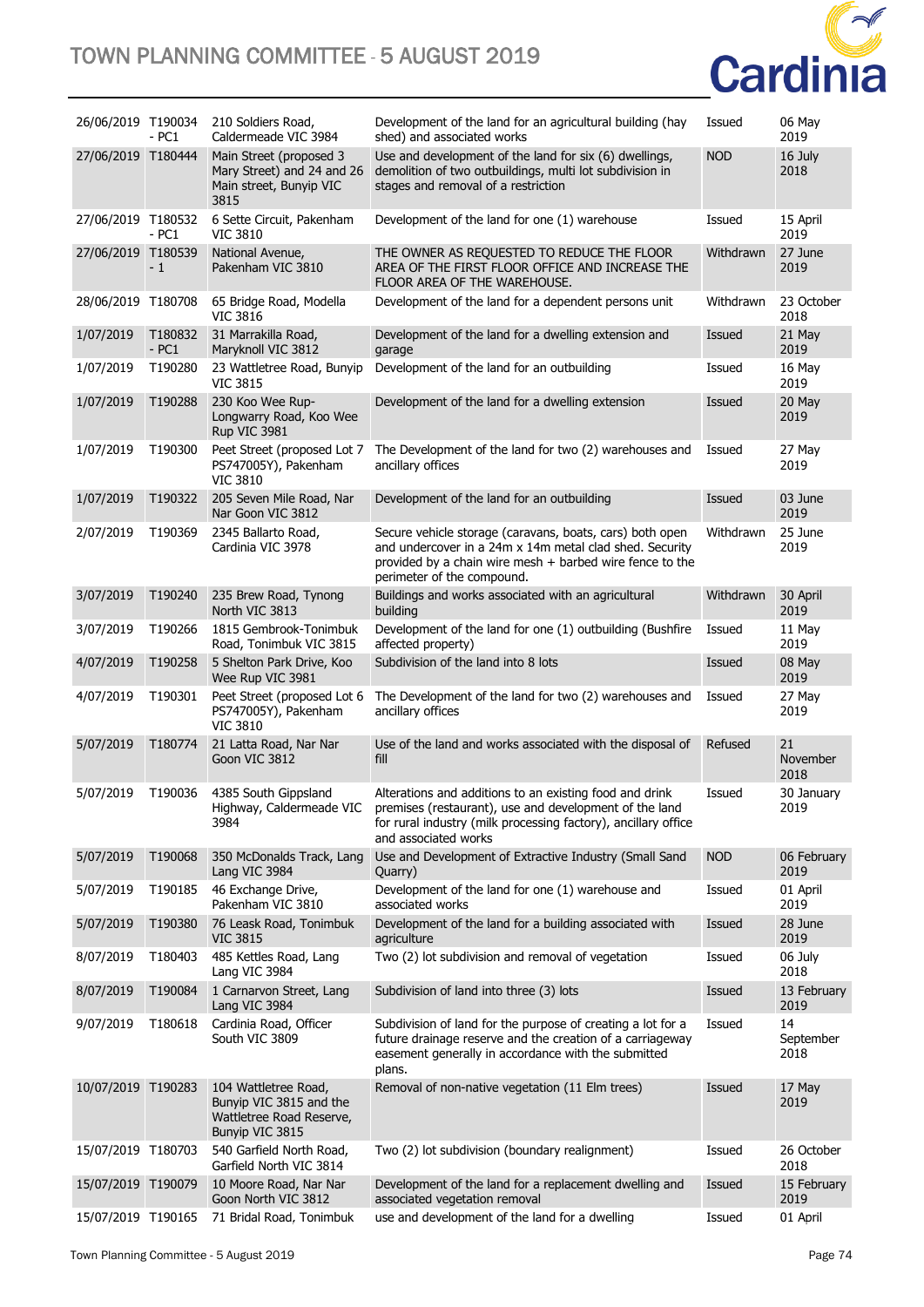

|                    |                   | <b>VIC 3815</b>                                |                                                                                                                                            |           | 2019             |
|--------------------|-------------------|------------------------------------------------|--------------------------------------------------------------------------------------------------------------------------------------------|-----------|------------------|
| 15/07/2019 T190269 |                   | 49 Tynong Road, Tynong<br><b>VIC 3813</b>      | Development of the land for five (5) agricultural sheds<br>and two (2) greenhouses associated with Section 1<br>Agriculture (Crop raising) | Withdrawn | 20 May<br>2019   |
| 15/07/2019 T190333 |                   | 100 Pettigrew Road,<br>Garfield North VIC 3814 | Development of the land for an outbuilding and machinery<br>shed                                                                           | Issued    | 11 June<br>2019  |
| 16/07/2019 T190221 |                   | 15 Agnoleto Court, Bunyip<br><b>VIC 3815</b>   | Development of a dwelling and associated works.                                                                                            | Issued    | 18 April<br>2019 |
| 16/07/2019         | T190238<br>$-PC1$ | 25 Miles Road, Bunyip VIC<br>3815              | Development of the land for a building associated with<br>agriculture and associated earthworks                                            | Issued    | 16 July<br>2019  |
| 16/07/2019         | T190259           | 6 Shelton Park Drive, Koo<br>Wee Rup VIC 3981  | Subdivision of the land into five (5) lots                                                                                                 | Issued    | 08 May<br>2019   |
| 16/07/2019         | T190394           | 38A Tarmac Way,<br>Pakenham VIC 3810           | Reduction in car parking requirement                                                                                                       | Issued    | 01 July<br>2019  |

### Ranges Ward

| <b>Date</b>        | <b>Permit</b><br><b>No</b> | <b>Location</b>                                         | <b>The Proposal</b>                                                                                                                                                                                   | <b>The</b><br><b>Decision</b> | <b>Lodged</b><br><b>Date</b> |
|--------------------|----------------------------|---------------------------------------------------------|-------------------------------------------------------------------------------------------------------------------------------------------------------------------------------------------------------|-------------------------------|------------------------------|
| 12/06/2019 T160008 | - 1                        | 329 Belgrave-Gembrook<br>Road, Emerald Victoria<br>3782 | Sale and consumption of liquor and reduction in car<br>parking requirements                                                                                                                           | Issued                        | 19<br>December<br>2018       |
| 12/06/2019         | T180664<br>$-PC1$          | 7 Old Gembrook Road,<br>Emerald VIC 3782                | Condition 1 & 2 regarding tree removal due to the<br>bushfire management overlay. Condition 17 request for a<br>Land Capability Assessment.                                                           | Issued                        | 17 April<br>2019             |
| 12/06/2019 T190081 | $-PC1$                     | 180 Bayview Road, Officer<br><b>VIC 3809</b>            | Development of the land for a Dependent Persons Unit<br>and associated earthworks and the removal of one (1)<br>tree                                                                                  | Issued                        | 21 May<br>2019               |
| 13/06/2019 T180350 | - 1                        | 42 Annabel Crescent,<br>Officer VIC 3809                | Changes to the design of the house to reduce building<br>costs, including: - Reduced footprint of house - Changed<br>roof shape - Revised floor plan - Revised construction<br>method over the garage | Issued                        | 09 April<br>2019             |
| 13/06/2019 T190082 |                            | 10 McMullen Road, Officer<br><b>VIC 3809</b>            | Display a sign promoting the sale of homes.                                                                                                                                                           | Withdrawn                     | 21 February<br>2019          |
| 13/06/2019 T190195 |                            | 2 Pink Hill Boulevard,<br>Beaconsfield VIC 3807         | Use and development of a child care centre and business<br>identification signage.                                                                                                                    | Issued                        | 09 April<br>2019             |
| 14/06/2019 T180542 | - 1                        | 12 Westlands Road,<br>Emerald VIC 3782                  | Two (2) lot subdivision, development of two (2) dwellings<br>and vegetation removal                                                                                                                   | Issued                        | 17 May<br>2019               |
| 14/06/2019 T190255 |                            | 337 Belgrave-Gembrook<br>Road, Emerald VIC 3782         | Removal of one (1) native tree                                                                                                                                                                        | Issued                        | 07 May<br>2019               |
| 17/06/2019 T190228 |                            | 13 Jeanne Street, Cockatoo<br><b>VIC 3781</b>           | Development of the land for an outbuilding (garage)                                                                                                                                                   | Issued                        | 25 April<br>2019             |
| 18/06/2019 T180732 | $-PC1$                     | 30 Joffre Parade, Cockatoo<br><b>VIC 3781</b>           | Condition 1                                                                                                                                                                                           | Issued                        | 13 May<br>2019               |
| 18/06/2019 T190271 |                            | 229 Berglund Road,<br>Beaconsfield Upper VIC<br>3808    | Development of Land for a dwelling extension (Verandah), Issued                                                                                                                                       |                               | 13 May<br>2019               |
| 18/06/2019 T190345 |                            | Siding Avenue, Officer VIC<br>3809                      | Amendments to Planning Permit T170584 and endorsed<br>plans. Please see attached cover letter by Human Habitats<br>for further information.                                                           | Withdrawn                     | 18 June<br>2019              |
| 19/06/2019 T190150 |                            | 695 Woori Yallock Road,<br>Nangana VIC 3781             | Buildings and works associated with the construction of an Issued<br>outbuilding                                                                                                                      |                               | 19 March<br>2019             |
| 19/06/2019 T190180 |                            | 3 Neville Street, Cockatoo<br><b>VIC 3781</b>           | Development of the land for a replacement outbuilding<br>(garage)                                                                                                                                     | Issued                        | 31 March<br>2019             |
| 19/06/2019 T190233 |                            | 17 Meadowview Lane,<br>Emerald VIC 3782                 | Development of the land for an outbuilding (shed) and<br>removal of one (1) tree                                                                                                                      | Issued                        | 24 April<br>2019             |
| 26/06/2019         | T040522<br>- 2             | 19-21 Woods Street,<br>Beaconsfield Victoria 3807       | Amendment to condition 2 of Planning Permit T040522-1<br>that was issued for an on premises liquor licence in<br>accordance with the approved plans                                                   | Issued                        | 15 May<br>2019               |
| 26/06/2019 T170671 | - PC7                      | Rix Road, Officer VIC 3809                              | MCP's Stage 29 - Subdivision of the land in stages,<br>associated works (including road-works within land<br>affected by the Land Subject to Inundation Overlay) and<br>creation of restrictions      | Issued                        | 10 April<br>2019             |
| 26/06/2019         | T180648                    | 25 Majestic Drive, Emerald<br><b>VIC 3782</b>           | Development of the land for a dwelling and earthworks                                                                                                                                                 | Issued                        | 01 October<br>2018           |
| 26/06/2019 T180730 |                            | 460 Toomuc Valley Road,<br>Pakenham VIC 3810            | Development of alterations and additions to an existing<br>dwelling and associated earthworks                                                                                                         | Issued                        | 07<br>November<br>2018       |